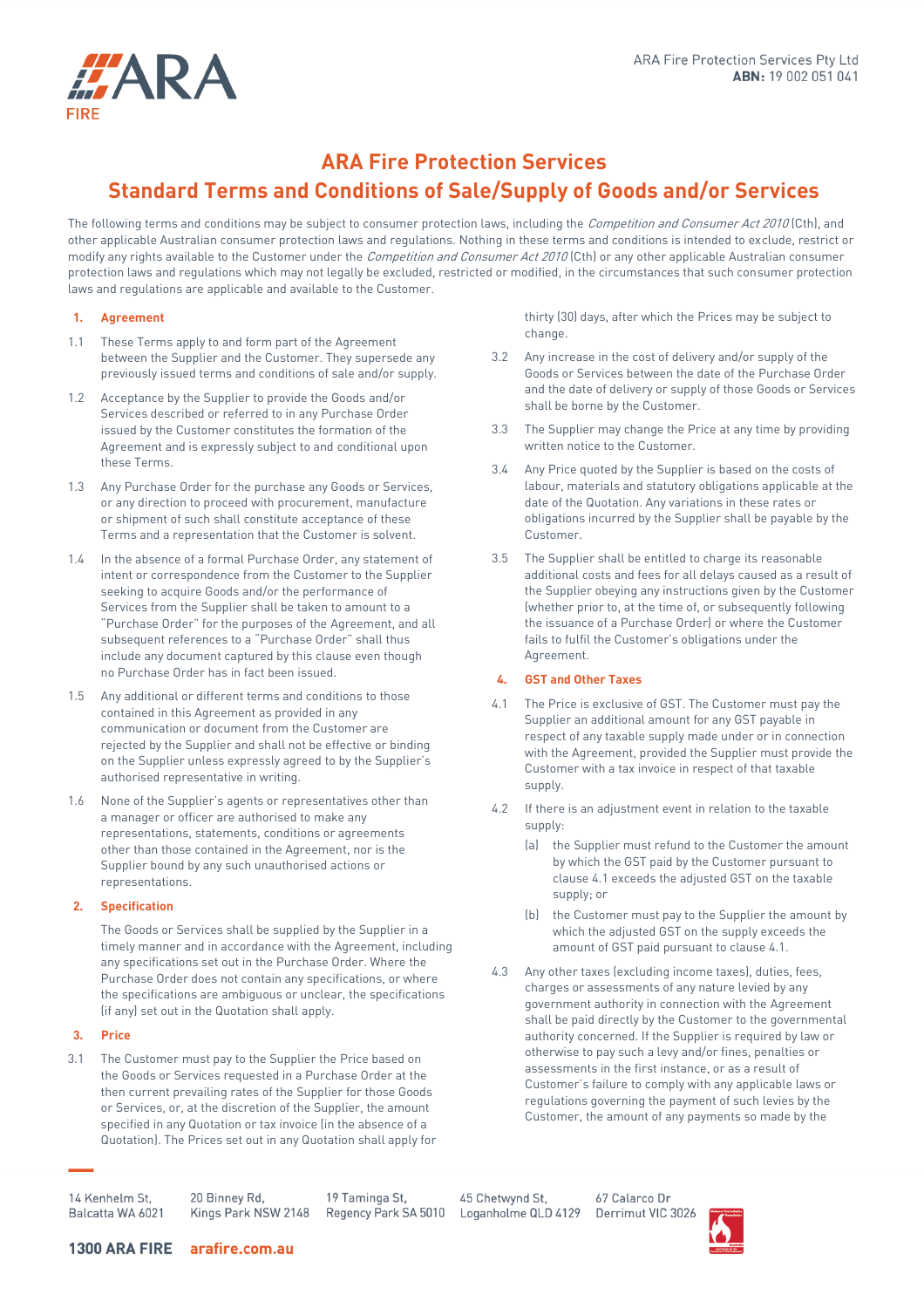

Supplier shall be reimbursed by the Customer to the Supplier upon submission of the Supplier's invoices.

#### **5. Property and Risk**

- 5.1 All risk and liability for the Goods will transfer to the Customer on delivery of Goods to the Customer or any third party who is acting on behalf of the Customer.
- 5.2 The Supplier shall retain title in all Goods until the Price for the Goods has been received in full by the Supplier and, subject to the provisions of the PPSA, be entitled, in addition to the rights conferred by clause 5.3(b), to retake possession of all Goods in the possession of the Customer which have been supplied by the Supplier sufficient to clear any outstanding indebtedness by the Customer to the Supplier under the terms of the Agreement, and the Supplier shall not be required to distinguish between Goods which have been paid for and Goods which have not been paid for.
- 5.3 Subject to the provisions of the PPSA, until the Supplier has received payment in full of the Price for all Goods supplied by the Supplier:
	- (a) the Customer shall be bailee of the Goods for the Supplier and shall store them upon its premises separately from its own goods and items or those of any other person and shall store them in a manner enabling them to be readily identifiable as Goods of the Supplier;
	- (b) the Customer grants the Supplier an irrevocable licence to enter the Customer's premises and retrieve the Goods; and
	- (c) the Customer shall not sell or dispose of any of the Goods or any interest in the Goods without the prior written consent of the Supplier.
- 5.4 If the Supplier consents in writing to the sale or disposal of Goods, or if any sale or disposal of Goods is made in breach of clause 5.3 and notwithstanding such breach:
	- (a) the Customer shall inform any person to whom it proposes to sell or dispose of the Goods or any interest in the Goods ("**Acquirer**") of the Supplier's interest;
	- (b) the Customer shall ensure that the terms of the sale or disposal of Goods to the Acquirer includes a term which is identical in substance to this clause 5;
	- (c) notwithstanding that the payment of the Price for the Goods would not otherwise have been due by the Customer, the Customer shall be obliged to pay the Price for the Goods to the Supplier as soon as it receives payment from the Acquirer;
	- (d) the Customer shall hold all its rights against the Acquirer on trust for the Supplier and, to the extent necessary to discharge all debts owing to the Supplier in respect of the supply of Goods or other Goods only, any proceeds it receives;
	- (e) the Customer agrees that the Supplier shall be entitled to trace all and any proceeds arising from any sale or disposal of the Goods until the Customer pays the full price for the Goods to the Supplier;
	- (f) the Customer agrees that the Supplier shall be entitled to trace all and any proceeds arising from any sale or disposal of the Goods until the Customer pays the full

Price to the Supplier for all other Goods supplied by the Supplier; and

- (g) the Customer shall, at the Supplier's request, assign its claims against the Acquirer and agrees irrevocably to appoint the Supplier and each of its officers as its attorney to give effect to and complete that assignment.
- 5.5 Where Goods have become Mixed Goods, the Customer agrees with the Supplier:
	- (a) that the ownership of the Mixed Goods, immediately passes to the Supplier, to the extent necessary to repay all moneys owing to the Supplier and to no greater extent; and
	- (b) until payment of all sums owing to the Supplier, whether under this Agreement or any other contract, that the Customer shall hold the Goods as a fiduciary for the Supplier.
- 5.6 For the avoidance of doubt, subject to the PPSA, the ownership of Mixed Goods passes to the Supplier at the beginning of the single operation or event by which the Goods are converted, mixed, commingled or become part of Mixed Goods.
- 5.7 Where the Customer has not paid the Supplier in the manner required by these Terms:
	- (a) the Customer agrees with the Supplier to keep Mixed Goods as a fiduciary for the Supplier and, unless otherwise required by the Supplier, to store Mixed Goods in a manner that clearly shows the ownership of the Supplier; and
	- (b) the Customer grants the Supplier a security interest in the Mixed Goods as security for payment of the Goods.

## **6. Delivery**

- 6.1 Any dates for delivery of Goods or performance of Services advised by the Supplier are approximate and are based upon the Customer providing prompt access to any area for delivery of Goods or access to any site at which the Services are to be performed at and prompt receipt of all the necessary information in respect of the Goods and/or Services required.
- 6.2 All delivery costs for Goods or Services shall be in addition to the Price unless expressly stated otherwise by the Supplier.
- 6.3 Unless otherwise agreed, all shipments of Goods are 'Ex Works' from the Supplier's premises ('ex works' being defined by the INCOTERMS 2020 published by the International Chamber of Commerce and revised from time to time).
- 6.4 In respect of the performance of Services, the Supplier shall not be liable to the Customer in respect of any delay or nonperformance of Services (or any loss, damage, cost, expense or liability resulting from such) occurring by reason of:
	- (a) delays caused by third parties; or
	- (b) non-access or insufficient access to the site at which the Services are to be performed,

14 Kenhelm St, Balcatta WA 6021 20 Binney Rd, Kings Park NSW 2148

19 Taminga St,

45 Chetwynd St, Regency Park SA 5010 Loganholme QLD 4129

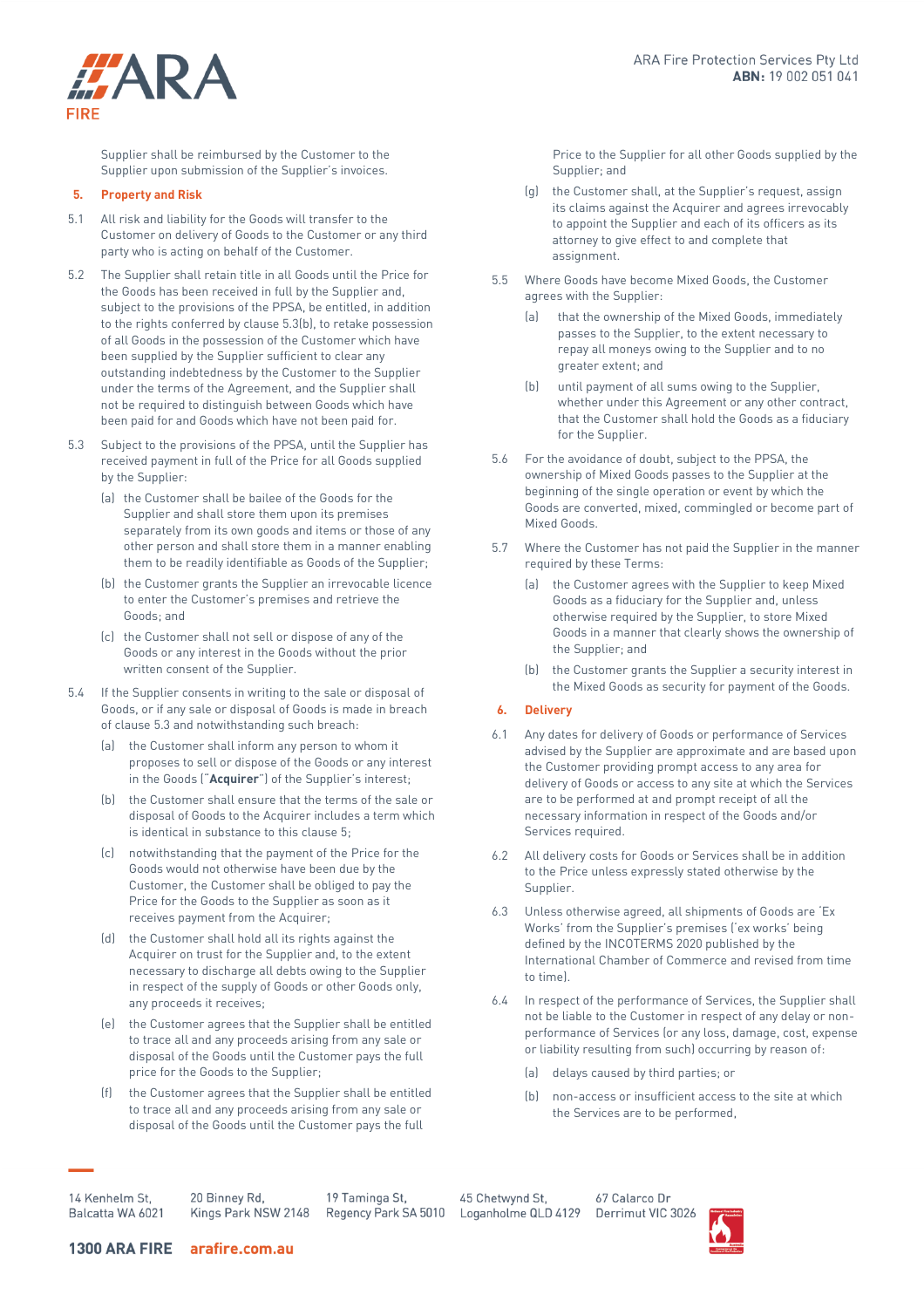

providing that the Supplier performs the Services at the next available opportunity as reasonably agreed upon with the Customer, and the Supplier shall otherwise be entitled to claim against the Customer its reasonable costs resulting from any such delay or non-access (or insufficient access).

- 6.5 Where the Supplier is to attend a site or location of the Customer for the purposes of performing Services:
	- (a) the Customer must ensure hand washing and sanitary conveniences are made available to the Supplier in addition to adequate lighting, power, water, hoisting, unloading and storage space; and
	- (b) the Customer must ensure that the relevant site or location is free of asbestos, radiation or radioactivity, contaminants or toxic substances, and

in the event the Customer fails to fulfil the above obligations or otherwise is in breach of such, the Supplier shall not be liable to the Customer for any delay in performing the Services until such time as the breach is rectified by the Customer and a new time and date to perform the Services is reasonably agreed to by the Supplier, and the Supplier shall otherwise be entitled to claim against the Customer its reasonable costs resulting from any such delay.

- 6.6 The Supplier shall not be liable for any delay in the supply or delivery of Goods or performance of Services where the delay is caused by a Force Majeure Event. The Supplier shall provide the Customer with written notice of the delay within five (5) business days upon being made aware of a Force Majeure Event but only if the Force Majeure Event can reasonably be expected to significantly delay the supply or delivery of Goods or performance of Services (significant meaning the delay will or is anticipated to continue for a period of thirty (30) calendar days or more) and such notice shall detail the Supplier's estimation as to the anticipated duration of the delay.
- 6.7 Where a Force Majeure Event delays the supply or delivery of Goods or performance of Services, the date of delivery of Goods or performance of Services shall be extended for a period equal to the time lost by reason of the Force Majeure Event.
- 6.8 The Customer shall not be entitled to a reduction in Price for Goods or Services subject to an event of delay under clause 6.4, 6.5 or 6.6.
- 6.9 The Supplier shall not be liable to the Customer for any Loss or damages claimed by the Customer arising from or in connection with a Force Majeure Event or a delay under clauses 6.4 or 6.5.
- 6.10 Where the Customer purports to claim liquidated damages or general law damages against the Supplier for any delay in performance of the Supplier's obligations under this Agreement, the Supplier's liability to the Customer in respect of such shall not exceed in aggregate in excess of 5% of the Price payable pursuant to the relevant delayed Purchase Order.

## **7. Payment**

7.1 Unless otherwise specified by the Supplier in writing, payment of the Price is to be made by the Customer no later than fourteen (14) days from the date of a tax invoice issued to the Customer in respect of the Goods or Services supplied. In the event an invoice is overdue, the Supplier may suspend the provision of Goods and/or Services until payment is made without incurring any liability to the Customer.

- 7.2 Where the Supplier regularly performs Services or regularly supplies Goods for the Customer on a continuous basis over a period of time, the Supplier shall submit a detailed payment claim at intervals of one (1) month and each payment claim shall be for Services and Goods provided up to the end of the given month. Otherwise, the Supplier shall issue the Customer a tax invoice at each occurrence at which the Customer procures the Supplier to supply Goods or perform Services.
- 7.3 At the Supplier's sole discretion, a deposit for an amount determined by the Supplier or pre-payment of the Price may be required. Where a deposit or pre-payment is required by the Supplier, the Supplier shall not commence the provision of Goods or performance of Services until such time as the deposit or pre-payment is paid by the Customer and the Supplier shall not be liable to the Customer for any Loss incurred in respect of a delay in supplying Goods or performing Services due to the Customer's failure to promptly make payment of the deposit or pre-payment as directed.
- 7.4 Payment of the Price and any other payment must be made in cleared funds by cash, cheque, bank transfer, credit card, direct debit, or by any other method as agreed between the Customer and the Supplier. Credit Card payments will incur a surcharge.
- 7.5 In the event of bankruptcy or insolvency of the Customer, or in the event any proceeding is brought against the Customer, voluntarily or involuntarily, under bankruptcy or insolvency laws, or where the Customer voluntarily resolves to wind up or appoint a liquidator (or similar), or where the Supplier otherwise has reason to believe the Customer is unlikely to pay any amounts owing to the Supplier (or soon to be owing), the Supplier shall be entitled to cancel any Purchase Order raised by the Customer and shall receive reimbursement for its reasonable and proper cancellation charges at the discretion of the Supplier.
- 7.6 The Supplier may, at its sole discretion, retain possession of equipment repaired, modified, inspected, maintained or serviced under this Agreement until the Price is paid in full. If the Price is not paid within ninety (90) days from the date of the relevant tax invoice, the Supplier may, upon not less than seven (7) days' written notice by registered mail or email to the Customer, at the Customer's last known address or email address (as applicable), sell the equipment at public or private sale and apply the net proceeds to the outstanding Price.
- 7.7 Interest on overdue invoices owed by the Customer accrues from the date when payment becomes due, until the date of payment, at a rate of ten percent (10%) per annum, calculated daily.
- 7.8 The Customer indemnifies the Supplier from and against all Loss incurred by the Supplier in pursuing any sums owed by the Customer to the Supplier, including in respect of debt collection fees and legal fees on an ordinary basis for the

14 Kenhelm St. Balcatta WA 6021 20 Binney Rd, 19 Taminga St, Kings Park NSW 2148 Regency Park SA 5010

45 Chetwynd St, Loganholme QLD 4129

67 Calarco Dr Derrimut VIC 3026

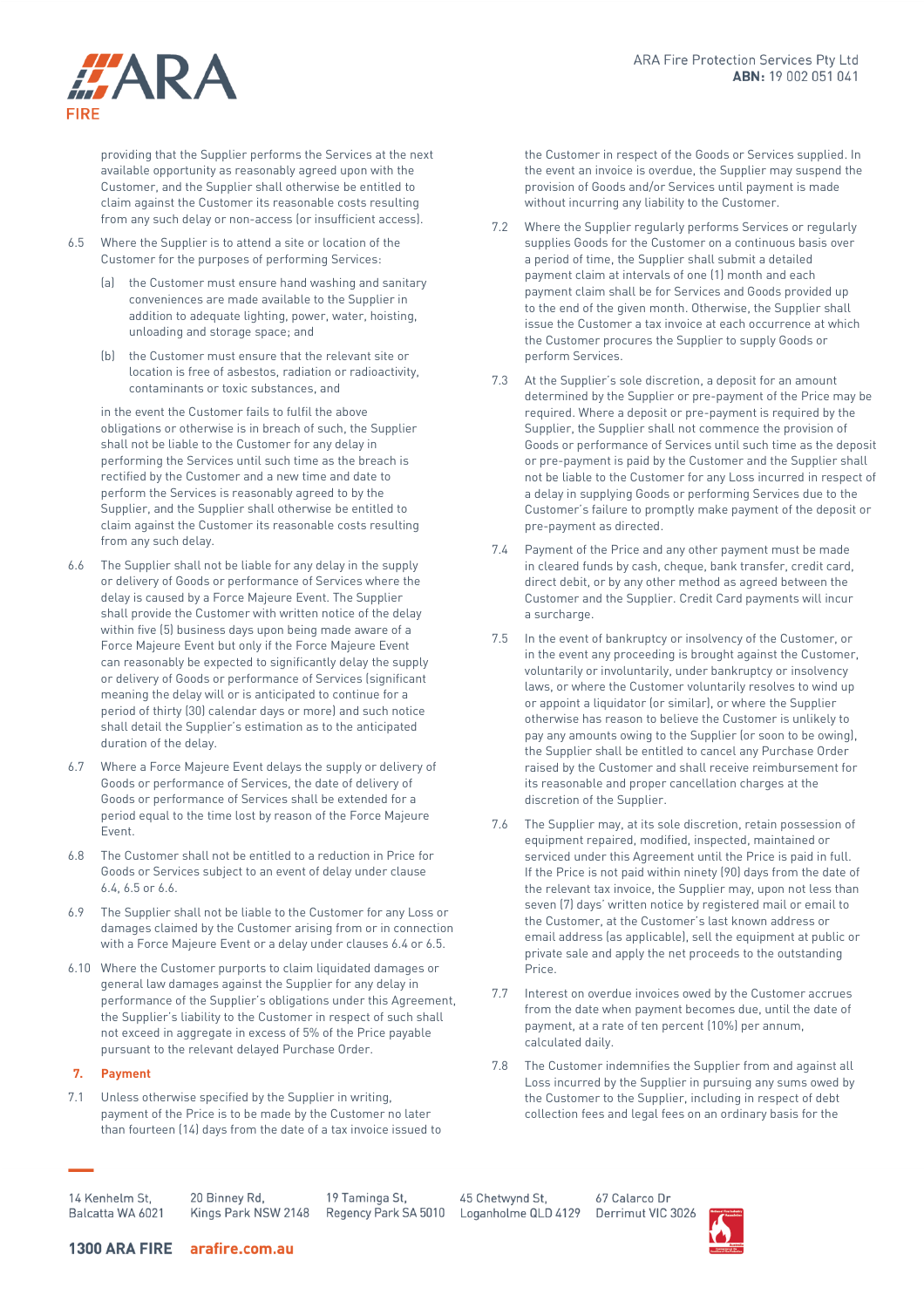

recovery (or attempted recovery) of any debt owing to the Supplier by the Customer.

## **8. Security**

- 8.1 The Customer consents to the Supplier creating and maintaining a registration on the Personal Property Securities Register ("**Register**") in any required form, in relation to any security interest contemplated or created by the Agreement, including a security interest as defined in the PPSA.
- 8.2 The Customer agrees to sign any necessary documents and provide all reasonable assistance and information to facilitate the registration and maintenance of a security interest on the Register if required by the Supplier. The Supplier reserves the right to register a financing statement or financing change statement in respect of any security interest and the Customer waives the right to receive notice of a verification statement in relation to any registration of a security interest on the Register, by way of clause 8.1 or 8.2, in respect of any Goods supplied.
- 8.3 The Customer undertakes to do any and all acts that are reasonably required by the Supplier so as to:
	- (a) allow the Supplier to create and maintain a perfected security interest (including a purchase money security interest) pursuant to the PPSA in respect of any Goods supplied and any and all proceeds of those Goods;
	- (b) allow the Supplier to register a financing statement or financing change statement;
	- (c) ensure that the Supplier maintains its secured position under the PPSA;
	- (d) not register a financing statement or financing change statement without the Supplier's prior written consent; and
	- (e) not register or commit to the register of a financial statement or financing change statement in respect of the Goods, in favour of a third party, without the Supplier's prior written consent.
- 8.4 The Supplier and Customer agree that no information (as defined in section 275(1) of the PPSA) will be provided to an interested person or person requested by an interested person. This clause 8.4 may be waived by providing prior written notice to the Supplier authorising the disclosure of the above information to a specified party.
- 8.5 If the Agreement is subject to Chapter 4 of the PPSA, the Supplier and Customer agree that:
	- (a) pursuant to section 115(1) of the PPSA, the Customer waives sections 95, 96, 118, 121(4), 125, 130, 132(3)(d), 134, 135, 142 and 143 of the PPSA; and
	- (b) pursuant to section 115(7) of the PPSA, sections 127, 129(2), 129(3), 130(1), 132, 134(2), 135, 136(3), 136(4), 136(5) and 137 of the PPSA do not apply to the Agreement.
- 8.6 The Agreement (including clauses 5 and 6 of these Terms) is a security agreement for the purposes of the PPSA. For the avoidance of doubt, collateral, for the purposes of section 20(2) of the PPSA includes but is not limited to; Goods (as described in the Agreement) or Goods provided by the Supplier to the Customer at any subsequent time.
- 8.7 The Supplier may apply amounts received in connection with the sale of Goods to satisfy obligations secured by security interests contemplated or constituted by the Agreement, at the Supplier's absolute discretion.
- 8.8 Despite anything to the contrary contained in these Terms or any other rights which the Supplier may have howsoever:
	- (a) the Customer charges all of its estate and interest in land, personal property or other property in favour of the Supplier to secure all monetary and other obligations under the Agreement;
	- (b) the Customer acknowledges and agrees that the Supplier is entitled to register securities for all purposes of clause 8.8(a) (including an absolute caveat) with any applicable security registries, providing that those registered securities must be withdrawn once all payments and other monetary obligations payable under the Agreement have been met; and
	- (c) the Customer irrevocably appoints the Supplier as the Customer's true and lawful attorney to perform all necessary acts to give effect to the provisions of this clause 8.

## **9. Insurance**

- 9.1 The Supplier shall, until acceptance of the Goods by the Customer and/or completion of the performance of the Services, at its own cost and in a form reasonably acceptable to the Customer, insure the Goods and Services and any materials provided by the Customer to the Supplier pursuant to clause 12 (for the duration for which such are within the Supplier's possession) for any loss of or damage to the Goods and/or Services.
- 9.2 The Supplier shall have in effect for the duration of the Agreement, the following insurances:
	- (a) those which the Supplier is required to hold by law; and
	- (b) public and products liability insurance for an amount of at least \$20,000,000.00 in aggregate.

## **10. Warranty**

- 10.1 The Supplier warrants to the Customer that:
	- (a) the Services to be performed under the Agreement will be performed with reasonable care and skill in accordance with any specifications; and
	- (b) the Goods to be provided under the Agreement will be free from material defects and will be of the kind and quality stipulated in the Agreement ("**Warranty**").
- 10.2 The Warranty shall apply only to defects appearing within twelve (12) months from the date of completion of the Services or delivery of the Goods ("**Warranty Period**") following which the Customer is deemed to have accepted the Services or Goods as is. Where testing of the Goods (or things to which the Services are supplied for) is requested by the Customer, the conditions of any tests to Goods or Services shall be mutually agreed upon by the parties, and the Supplier shall be notified of and shall be represented at the time at location at which any tests are conducted.
- 10.3 If the Supplier breaches the Warranty, provided the Customer has given the Supplier written notice of such breach within the Warranty Period, the Supplier's liability is

14 Kenhelm St Balcatta WA 6021

20 Binney Rd, Kings Park NSW 2148

19 Taminga St,

45 Chetwynd St, Regency Park SA 5010 Loganholme QLD 4129

67 Calarco Dr Derrimut VIC 3026

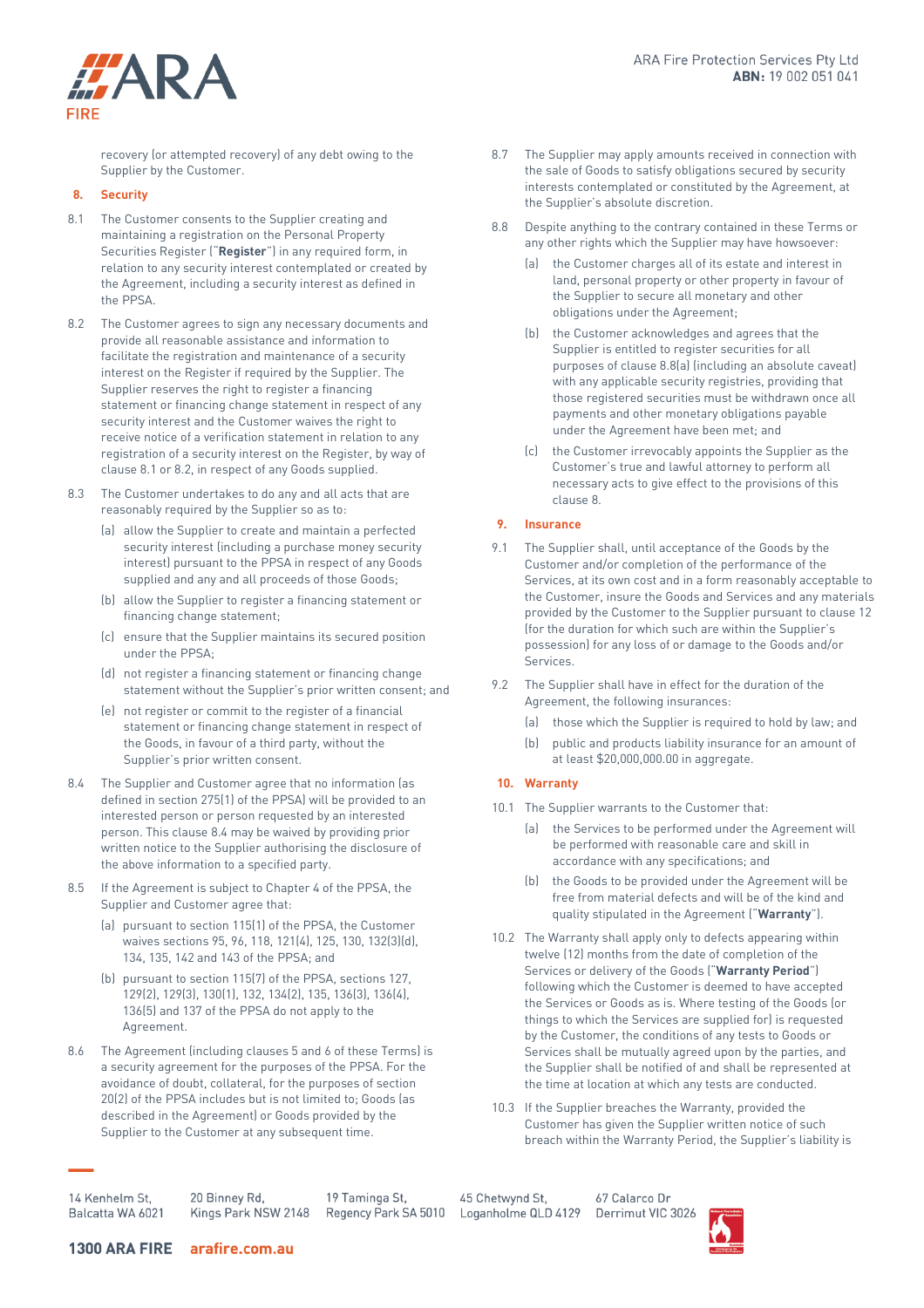

strictly limited to the remedies available under clauses 10.6(a) and 10.6(b). Where the Customer is a 'consumer' as defined in the Competition and Consumer Act 2010 (Cth) or pursuant to any applicable Fair Trading Act of any State or Territory in Australia (as applicable), the Customer may be entitled to a refund of the Price paid for the relevant Goods or Services. No interest shall be payable by the Supplier on any such refund.

- 10.4 The liability of the Supplier for any loss incurred by the Customer as a result of a Warranty breach (whether the claim is based in contract, negligence or otherwise) will not under any circumstance exceed the actual cost of correcting defects in the relevant Services and/or Goods. The foregoing shall constitute the exclusive liability of the Supplier.
- 10.5 Any condition, term, guarantee or warranty which would otherwise be implied in the Agreement is hereby excluded to the full extent permitted by law.
- 10.6 Where legislation implies in the Agreement any condition, term, guarantee or warranty ("**Mandatory Warranty**"), and that legislation avoids or prohibits provisions in a contract excluding or modifying the application of or exercise of or liability under such Mandatory Warranty, the Mandatory Warranty is deemed to be included in the Agreement and the liability of the Supplier for any breach of such Mandatory Warranty is limited, at the absolute discretion of the Supplier, to one or more of the following, as appropriate in the circumstances:
	- (a) if the breach relates to the Goods:
		- (i) the replacement of the Goods or the supply of equivalent Goods;
		- (ii) the repair of the Goods;
		- (iii) the payment of the cost of replacing the Goods or of acquiring equivalent Goods; or
		- (iv) the payment of the cost of having the Goods repaired; and
	- (b) if the breach relates to the Services:
		- (i) the supplying of the Services again; or
		- (ii) the payment of the cost of having the Services supplied again.
- 10.7 The provisions of this clause 10 shall survive termination of the Agreement.
- **11. Limitation of Liability**
- 11.1 The Supplier's liability for or under any claim by the Customer in respect of this Agreement or matters associated with this Agreement is strictly limited to the value of the portion of the Price allocable to the Goods or Services which give rise to such claim, including negligence for any direct Loss arising out of or connected with this Agreement, or from the performance or breach thereof or from the design, manufacture, sale, delivery, resale, installation, technical direction of installation, inspection, repair, test, modification, operation or use of any equipment, material or components covered by or furnished under this Agreement.
- 11.2 The Supplier will not liable for any:
- (a) make good of Goods or Services exempt from a Warranty or Mandatory Warranty by reason of claus[e 11.3](#page-4-0) (and any loss or damage resulting from such exemption);
- <span id="page-4-0"></span>(b) Consequential Loss; or
- (c) any claims by third Parties against the Customer for Loss.
- 11.3 The Supplier's Warranty and Mandatory Warranty (as applicable) shall not apply in respect of:
	- (a) breaches of the Warranty not reported to the Supplier by the Customer within the Warranty Period;
	- (b) failures or damage in respect of the Goods or Services due to misapplication, misuse, abuse, improper installation, abnormal conditions of temperature, dirt or corrosive matter;
	- (c) failure in respect of the Goods or Services due to operation (either intentional or otherwise) above rated capacities or in an otherwise improper manner;
	- (d) Goods which have been in any way tampered with or altered by anyone other than an authorised representative of the Supplier;
	- (e) Goods which have been improperly stored or maintained;
	- (f) Goods damaged in shipment or otherwise without fault of the Supplier;
	- (g) expenses incurred by the Customer in an attempt to repair or rework any alleged damage to Goods or failures in respect of Services, and

in respect of Services specifically:

- (h) Services which do not conform with any requirements of the Customer, where those requirements were not communicated to the Supplier by the Customer prior to the performance of the Service;
- (i) any servicing of equipment or items performed by a third party (whether in a manner similar or identical to the Services performed by the Supplier), either prior to or subsequently after the performance of the applicable Services by the Supplier (i.e. such as where the Supplier services equipment and thereafter the same equipment is serviced by a third party);
- (j) the equipment or items subject to the Services thereafter not being properly maintained by the Customer as ordinarily required for items of such kind, or are otherwise misused, dismantled, misappropriated, modified, altered, tampered with, materially changed, or stored incorrectly by the Customer; and
- (k) any failure in respect of Services (or defective Services) by reason of:
	- (i) the Customer failing or neglecting to maintain the Premises in which the Goods are delivered to or Services are performed at in line with requisite Australian standards, codes and regulations; or
	- (ii) malicious damage, theft, or vandalisation to the things, equipment or plant subject to the Services; and
- (l) where the Supplier supplies and/or installs replacement fire doors, the Supplier's Warranty and

14 Kenhelm St. Balcatta WA 6021 20 Binney Rd, Kings Park NSW 2148

19 Taminga St, Regency Park SA 5010

45 Chetwynd St, Loganholme QLD 4129

67 Calarco Dr Derrimut VIC 3026

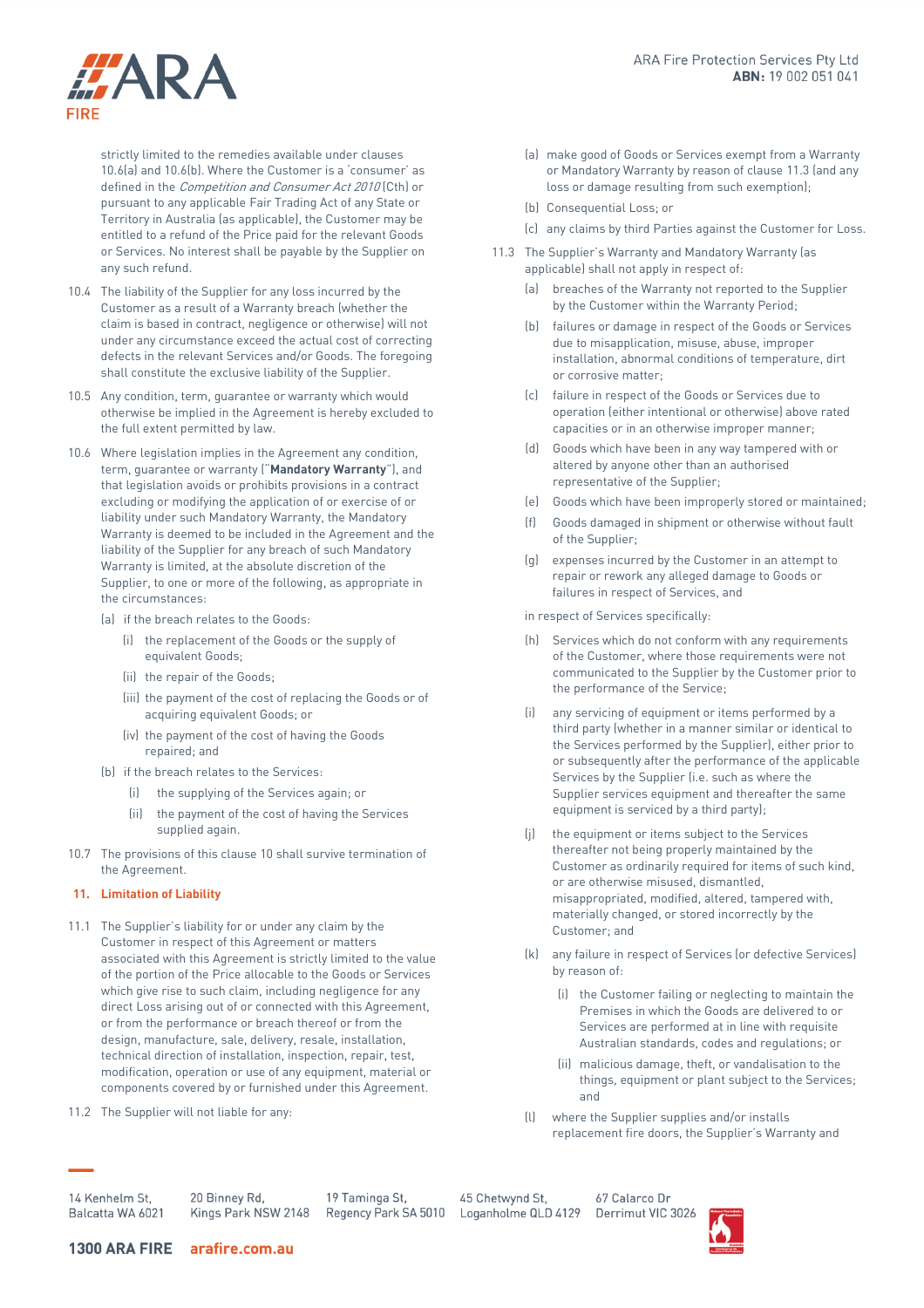

Mandatory Warranty will not apply where the Customer has failed to appropriately paint such doors within 48 hours of the supply or installation.

- 11.4 The Customer agrees to indemnify the Supplier from and against:
	- (a) any Loss (including for legal costs on a full indemnity basis) or injury to or death of any person caused or contributed to by the act, omission, negligence or breach of the Agreement by the Customer, the Customer's employees, servants or agents, during the Supplier's performance of Services or supply or delivery of Goods;
	- (b) any Loss (including for legal costs on a full indemnity basis or injury to or death of any person suffered by the Supplier generally, where caused or contributed to by the act, omission, negligence or breach of the Agreement by the Customer, the Customer's employees, servants or agents; and
	- (c) any Loss (including for legal costs on a full indemnity basis or injury to or death of any person by reason of any of the events, acts or things encompassed by claus[e 11.3](#page-4-0) or the general failure to exercise due care and skill by the Customer.
- 11.5 The Customer shall assume all risks and liabilities for and in respect of the provision of Goods and/or Services and for injuries to or death of persons and damage to property howsoever arising and the Customer indemnifies the Supplier from and against:
	- (a) the loss of or damage to any Goods for which payment of the Price has not yet been made in full, whether by fire, theft, accident, seizure, confiscation or otherwise whilst in the Customer's custody, possession or control; and
	- (b) all other Loss howsoever arising or incurred, as a result of or in connection with the provision of the Goods and/or Services.

## **12. Materials Supplied by the Customer**

- 12.1 The Customer shall provide to the Supplier any patterns, designs, specifications, drawings, samples, technical information or otherwise, as specified in the Agreement (whether in electronic format or otherwise), or which the Customer has agreed in writing to provide to enable the Supplier to supply the Goods and/or Services ("**Materials**").
- 12.2 All Materials and the Customer's Intellectual Property within such Materials (if any), remain the property of the Customer and the Customer shall otherwise grant a licence to the Supplier to use its Intellectual Property within the Materials for the purposes of supplying the Goods or Services.
- 12.3 The Supplier will not use the Materials for any purpose other than to the extent required to supply the Goods and/or Services to the Customer.

## **13. Intellectual Property**

- 13.1 Other than as agreed between the Parties:
	- (a) the Supplier hereby grants to the Customer a perpetual, irrevocable, non-exclusive, royalty-free, transferable licence to use all Intellectual Property (where owned by

the Supplier) which is used by the Supplier in connection with the performance Services under the Agreement;

- (b) all Intellectual Property developed by the Supplier in connection with the performance of the Services under the Agreement vests in the Supplier; and
- (c) the Customer agrees to enter into and/or execute any document reasonably required to give effect to the provisions of this clause 13.1.
- 13.2 The Supplier warrants that:
	- (a) the supply of Services by the Supplier to the Customer and the licence granted by the Supplier pursuant to clause 13.1 does not infringe the Intellectual Property rights of any third party; and
	- (b) the Services are not subject to any Intellectual Property rights of any third party that in any way restrict the rights of the Customer or its Customers to use or sell the same.

# **14. Termination and Cancellation**

- 14.1 The Customer may cancel any Purchase Order prior to provision of the Goods and/or Services under that Purchase Order by seven (7) days' written notice to the Supplier. Regardless of the circumstances, where the Customer cancels a Purchase Order, the Customer will be liable to make payment to the Supplier for any costs reasonably incurred by the Supplier together with such reasonable and proper cancellation charges as are determined by the Supplier in fulfilling or otherwise preparing to fulfil the Purchase Order.
- 14.2 The Supplier may suspend or terminate the Agreement at any time:
	- (a) for convenience by giving the Customer thirty (30) days' written notice to such effect ("**Termination Notice**"). The Supplier will fulfil any Purchase Orders issued to the Supplier prior to the date of the Termination Notice, unless the Parties agree otherwise. Fulfilment of such Purchase Order(s) shall not affect termination of the Agreement in accordance with this clause 14.2(a). If a Purchase Order is issued to the Supplier after the date of the Termination Notice, but prior to termination of the Agreement, the Supplier may at its discretion elect to accept the Purchase Order;
	- (b) if the Customer is in default of a material term of the Agreement by giving fourteen (14) days written notice to the Customer and the Customer fails to remedy such default within fourteen (14) days of written notice from the Supplier or if such default is not capable of remedy;
	- (c) immediately if the Customer has failed to pay an invoice by its due date; or
	- (d) immediately if the Customer becomes insolvent, is made bankrupt, resolves to wind up or appoint a liquidator (or equivalent), is placed into external administration or liquidation, has a receiver or other controller appointed over its assets, or where the Supplier has reason to believe the Customer is or will be unable to pay any amounts it owes (or may owe) to the Supplier in respect of Goods or Services supplied.

14 Kenhelm St Balcatta WA 6021

20 Binney Rd, Kings Park NSW 2148

19 Taminga St, Regency Park SA 5010

45 Chetwynd St, Loganholme QLD 4129

67 Calarco Dr Derrimut VIC 3026

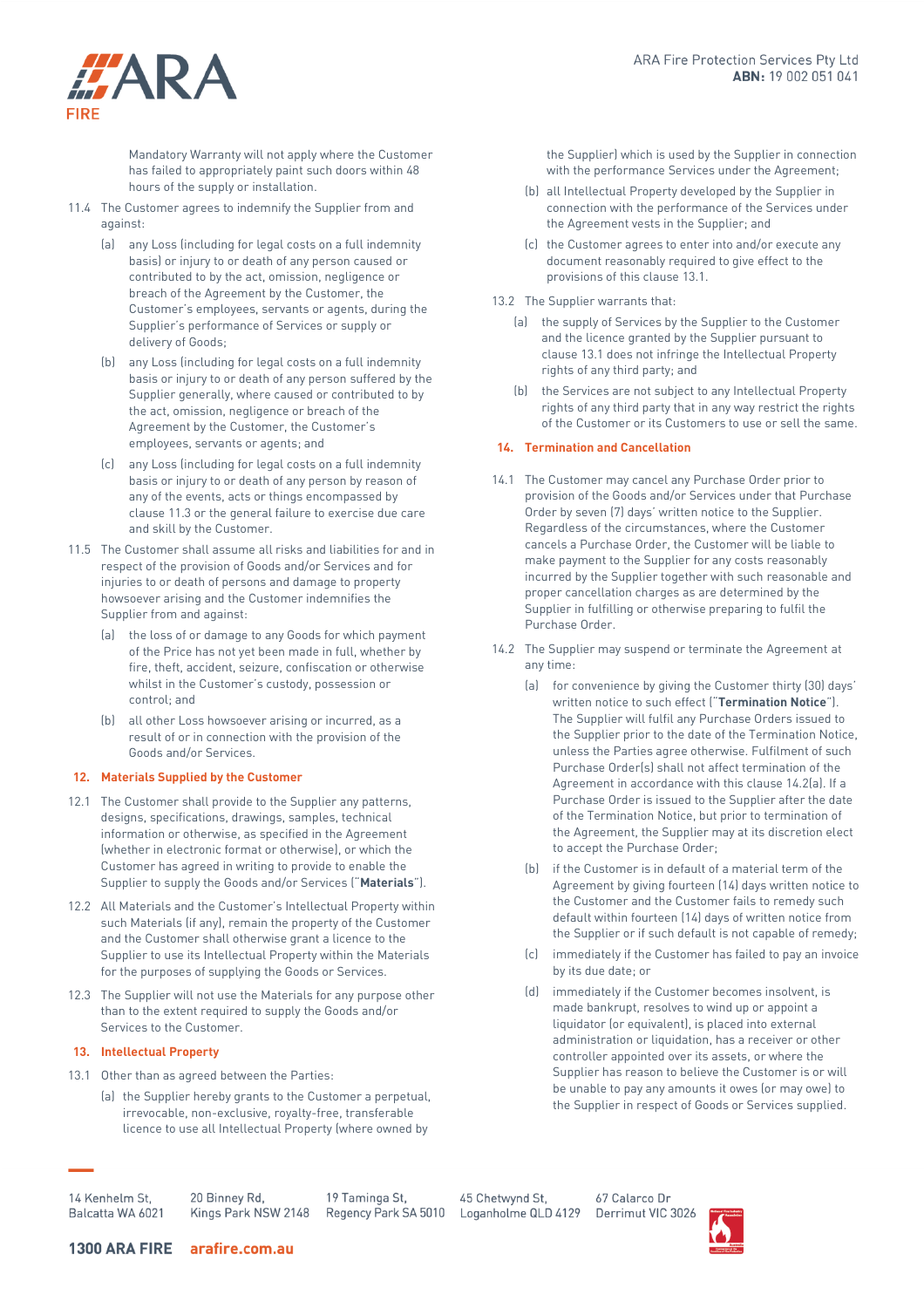

14.3 Termination of the Agreement pursuant to this clause 14 shall be without prejudice to the rights of either party accruing prior to termination.

#### **15. Dispute Resolution**

- 15.1 If a Dispute arises, either party may by hand, registered post or email, give the other party written notice of the Dispute identifying and providing details and particulars of the Dispute and entitled Dispute Notice ("**Dispute Notice**"), within fourteen (14) days of the occurrence of the event(s) or circumstance(s) on which the Dispute arises or is based.
- 15.2 The Supplier shall not be liable to the Customer in respect of any Dispute (including any claim) in connection with the Agreement where clause 15.1 is not complied with.
- 15.3 Within seven (7) days of receipt of a Dispute Notice, representatives of the Parties having authority to bind the Parties shall confer to seek to resolve the Dispute or agree on a method of doing so and whether that method shall be binding. If a resolution or method of resolution has not been agreed within twenty-one (21) days of the service of Dispute Notice, the Dispute shall be referred to mediation. All aspects of such mediation shall be subject to "without prejudice" privilege.
- 15.4 In the event a Dispute is not resolved between the Parties, reasonable efforts must be made to endeavour to resolve the Dispute through mediation before commencing proceedings in relation to the Dispute. The Customer will be barred from commencing proceedings unless the procedure in clause 15 is strictly complied with. The Supplier is exempt from complying with the mediation requirement where the Dispute concerns non-payment by the Customer for Goods or Services provided by the Supplier.

## <span id="page-6-0"></span>**16. Remote Locations**

- 16.1 This claus[e 16](#page-6-0) applies where the performance of Services requires the Supplier (or its employees, agents or subcontractors) to travel to regions or areas beyond those which it ordinarily services from time to time ("**Remote Locations**").
- 16.2 The Supplier's allowance for the performance of Services at Remote Locations shall not exceed in excess of twelve (12) hours per day, including any breaks required by law.
- <span id="page-6-1"></span>16.3 The Price for the Services does not include the cost of:
	- (a) food and accommodation;
	- (b) any travel to and from the Remote Location (including any flights);
	- (c) freight for tools and equipment to and from the Remote Location; and
	- (d) any other ancillary costs associated with travel to and from the Remote Location or any arrangements necessary to access the Remote Location.
- 16.4 The Supplier shall be entitled to charge the Customer in respect of any costs set out above at claus[e 16.3](#page-6-1) in addition to the Price payable for such Services.
- 16.5 Notwithstanding the above, where the additional charges described above exceed 20% of the Price payable for the Services intended to be performed at the Remote Location,

the Supplier must discuss the charges with the Customer prior to performing the Services. Should the Customer disagree with or dispute the additional charges sought to be applied by the Supplier, the Supplier may elect not to proceed with performing the Services at the Remote Location.

#### **17. Exclusions**

Any Quotation or invoice issued to the Customer by the Supplier and any Services performed by the Supplier shall not include any allowances for the following (except where otherwise expressly agreed to in writing by the Supplier):

- (a) third party isolations;
- (b) rectification or replacement of existing equipment or equipment which is faulty or non-compliant with the codes, standards or regulations for such equipment;
- (c) building works for access to the things, equipment or plant being serviced;
- (d) core holes and penetrations or sealing of existing penetrations;
- (e) make safe of asbestos or lead paint;
- (f) cause and effect matrixes or changes to Services;
- (g) security guards and/or traffic controllers;
- (h) costs of obtaining electronic AutoCAD backgrounds;
- (i) fire engineering costs or documentation;
- (j) fire brigade assessment fees or charges;
- (k) seismic restraints;
- (l) covering sprinkler heads during painting and replacing painted sprinkler heads;
- (m) special colours for flush fire sprinkler plates;
- (n) 12-month testing and maintenance or regulatory testing and maintenance;
- (o) in-slab conduits (all wiring shall be installed in false ceilings);
- (p) drilling of structural steel beams (if required, this must be attended to by the Customer prior to the performance of the Services);
- (q) cylindrical cabinet plinths or cement slabs;
- (r) site specific materials;
- (s) connection to site wide networks or ASE;
- (t) external certification;
- (u) wall mounting plates and small consumables (including unistrut and mounting screws);
- (v) connection and supply of incoming and outgoing 240V power cabling; and
- (w) make good penetrations or any air conditioning related works.

#### **18. Compliance with laws**

The Parties must at all times comply with all applicable laws relating to anti-bribery, improper payments, anti-money

14 Kenhelm St. Balcatta WA 6021

20 Binney Rd, Kings Park NSW 2148

19 Taminga St,

45 Chetwynd St, Regency Park SA 5010 Loganholme QLD 4129

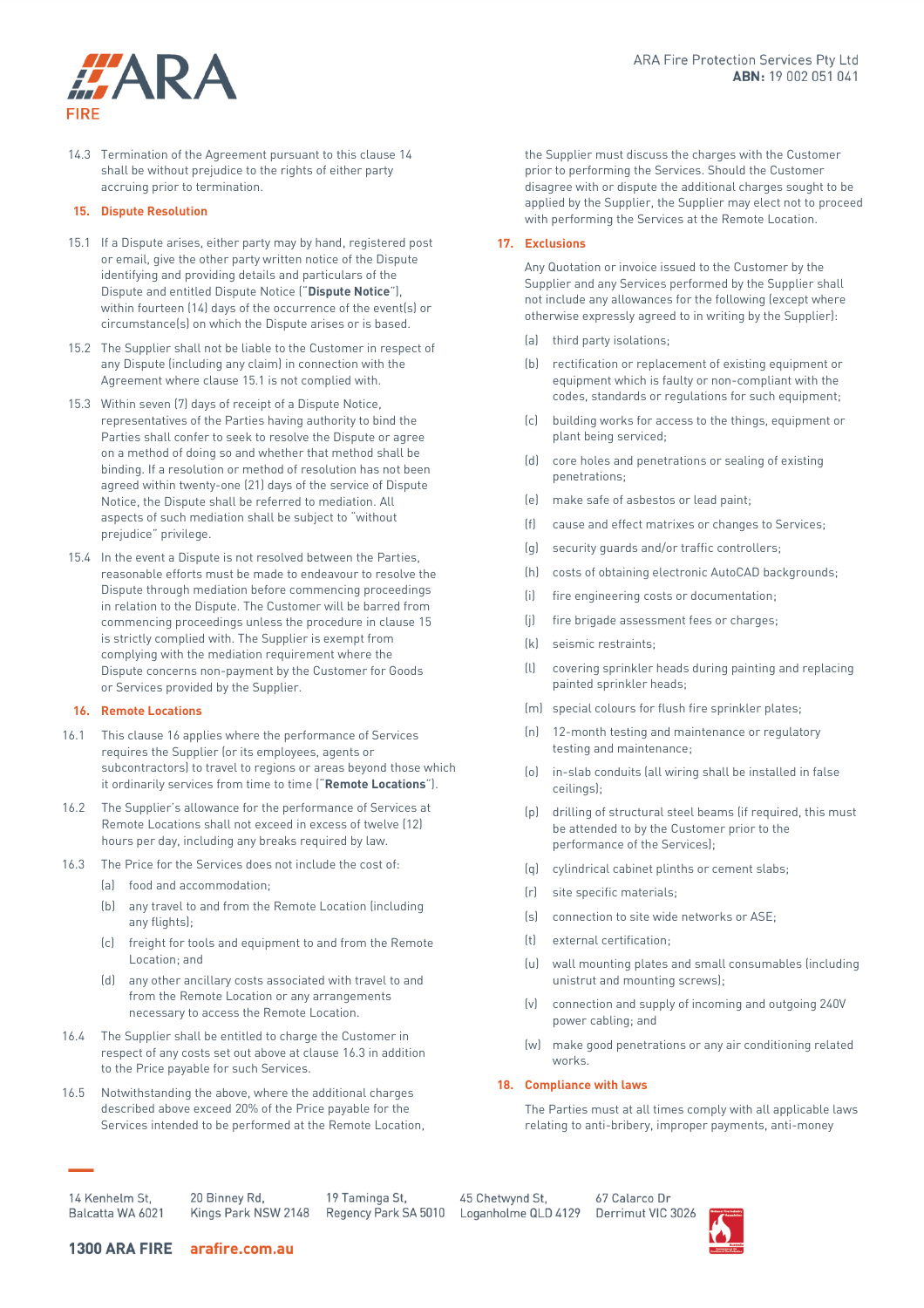

laundering, and modern slavery, including but not limited to the Criminal Code Act 1995 (Cth), the Anti-Money Laundering and Counter-Terrorism Financing Act 2006 (Cth), the Anti-Money Laundering and Counter-Terrorism Financing Rules 2007 (Cth), and the Modern Slavery Act 2018 (Cth).

# **19. General**

- 18.1 If any provision or part of any provision of the Agreement is unenforceable, such unenforceability shall not affect other parts of such provision or any other provision of the Agreement.
- 18.2 The Supplier may alter, amend, revise or change any terms of the Agreement with seven (7) calendar days' written notice given to the Customer of any such alteration, amendment, revision or change. The Agreement (as amended from time to time) shall apply to all Services performed and all Goods supplied by the Supplier, for the Customer and shall comprise the entire agreement between the Parties, notwithstanding any other terms and conditions which may be supplied by the Customer (which are rejected and of no binding effect unless otherwise expressly agreed to in writing by the Supplier's duly authorised representative).
- 18.3 Any waiver by the Customer of strict compliance with any provision of the Agreement shall not be effective unless in writing and signed by an authorised officer of the Customer.
- 18.4 Written notice for the purposes of these Terms means notice given by an authorised representative of the party giving notice, given to the receiving party by hand, post or mail, or by email.
- 18.5 This Agreement shall be governed by and must be construed in accordance with the laws applying in the state of New South Wales, and the parties irrevocably submit to the exclusive jurisdiction of the courts of the state of New South Wales, and the courts competent to determine appeals from those courts, with respect to any proceedings that may be brought at any time relating to this Contract.
- 18.6 No provision of this Agreement shall be construed adversely against one party solely on the basis that that party was responsible for the drafting of that provision.

#### **20. Survival**

Clauses 5, 6, 8, 9, 10, 11, 12, 14, 15, 16, 17, 18 and 19 survive the termination of this Agreement**.** 

#### **21. Definitions**

In these Terms:

- (a) "**Agreement**" means the agreement between the Supplier and the Customer for the provision of Goods or Services comprising of:
	- (i) the Purchase Order or any other document captured by claus[e 1.4;](#page-0-0)
	- (ii) these Terms; and
	- (iii) any Quotation or tax invoice issued by the Supplier.
- (b) "**Consequential Loss**" means any indirect, special or consequential loss, including (without limitation):
	- exemplary, punitive, aggravated or nominal damages;
- (ii) loss of profit or anticipated profit, loss of revenue, loss of time, loss of goodwill, loss of contract, loss of business or business opportunity, loss of financial opportunity, loss of use (including loss of use of equipment or associated equipment, loss of facilities or services and downtime costs), loss of production, loss of investment return, or loss of income, whether the loss is direct or indirect;
- (iii) increase in direct or indirect financing costs, or failure to realise anticipated savings; or
- (iv) any loss, damage, cost, expense or liability that is not fairly or reasonably:
	- (1) considered to arise naturally (being according to the usual course of things) from a breach of this Agreement or relevant matter; or
	- (2) contemplated by the Supplier and the Customer as at the date of this Agreement as the probable result of a breach or relevant matter,

whether present or future, fixed or unascertained, actual or contingent.

- (c) "**COVID-19 Event**" means any of the events set out below that specifically relate to the COVID-19 coronavirus global pandemic (including related epidemic, pandemic or disease outbreak) which have the effect of delaying and/or preventing the Supplier from performing its obligations under the Agreement:
	- (i) the act of any government or authority;
	- (ii) the declaration of a state of emergency, or the invocation of lockdown or martial law having an effect on commerce generally; and
	- (iii) any other cause, impediment or circumstance beyond the reasonable control of any party within the Supplier's supply chain whose consequences could not be avoided under this Agreement.
- (d) "**Customer**" means the Customer (or any person acting on behalf of and with the authority of the customer) as described on any Purchase Order or Quotation, including their successors or permitted assigns.
- (e) "**Dispute**" means a dispute between the Parties which has arisen in connection with the subject matter or interpretation of the Agreement, including a dispute concerning a claim in tort, contract, under statute, or on any other basis in law or equity available under the law governing the Agreement.
- (f) "**Force Majeure Event**" means any act or event beyond the Supplier's control which delays the Supplier in performing its obligations pursuant to this Agreement and includes (without limitation):
	- (i) acts of God, acts of the Customer, acts of civil or military authority, priorities, fire, strikes or other labour disturbances, floods, cyclones, war, riots, invasions, hostility between nations, civil insurrection, military coup or act of a foreign enemy, delays in transport or car shortages, epidemic, pandemic or quarantine;

14 Kenhelm St, Balcatta WA 6021

20 Binney Rd, 19 Taminga St, Kings Park NSW 2148

45 Chetwynd St, Regency Park SA 5010 Loganholme QLD 4129

67 Calarco Dr Derrimut VIC 3026